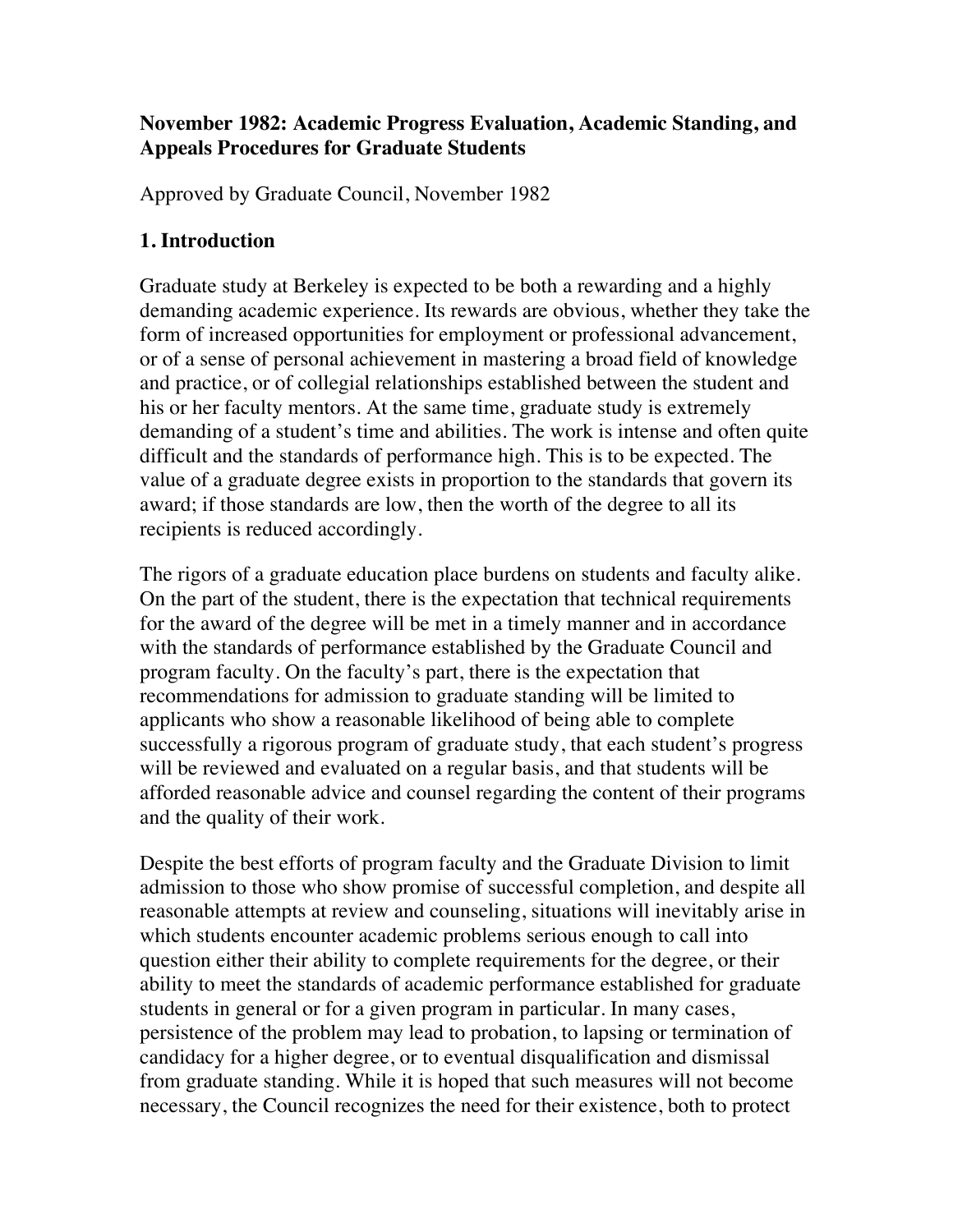the quality of graduate education at Berkeley and to protect students against the added time and expense of prolonging an ultimately unsuccessful period of study.

In the sections to follow, the Graduate Council sets out policies regarding academic progress for graduate students at Berkeley, general standards for the award of graduate degrees, the conditions and procedures that govern academic standing and degree candidacy, and the procedures to be followed by students, faculty, the Graduate Division, and the Graduate Council in cases of dispute over actions that impede or terminate a student's progress toward his or her degree goal. This document **does not** address itself to grades received in approved courses of instruction, nor does it consider matters of student employment, discipline, sexual harassment, or faculty misconduct, except as provided for in Section 10, below. These issues are addressed in separate publications available from the Office of the Academic Senate and the Office of the Chancellor. Additional information on policies and procedures regarding graduate standing and graduate student progress can be found in the General Catalog and in the Graduate Studies Handbook (available for review in most department offices, in the Graduate Division, and in the offices of the Graduate Assembly) .

### **2. General Requirements for Higher Degrees**

While there is considerable variation among graduate programs with regard to the specific requirements for award of a graduate degree, all degree programs have in common: (a) a period of pre-candidacy studies, typically focused on intensive coursework and a training in the basic skills of research, scholarship, and professional practice appropriate to the discipline, (b) a period of postcandidacy studies in which pre-candidacy work is applied toward the completion of final degree requirements, and (c) a final demonstration, either through submission of an acceptable thesis or dissertation, or the passing of a final comprehensive examination, that the student has met the scholarly, research, and/or professional standards necessary for award of the degree in question. The transition from the first to the second of these stages is referred to as "advancement to candidacy" for the degree; achievement of the final stage will be referred to as "completion of degree requirements." The following sections describe the basic steps involved in progressing through these stages as laid down in policies of the Academic Senate, the Graduate Council, and the Graduate Division. Technical details pertaining to unit and residency requirements, specific course requirements, and so forth, are spelled out in the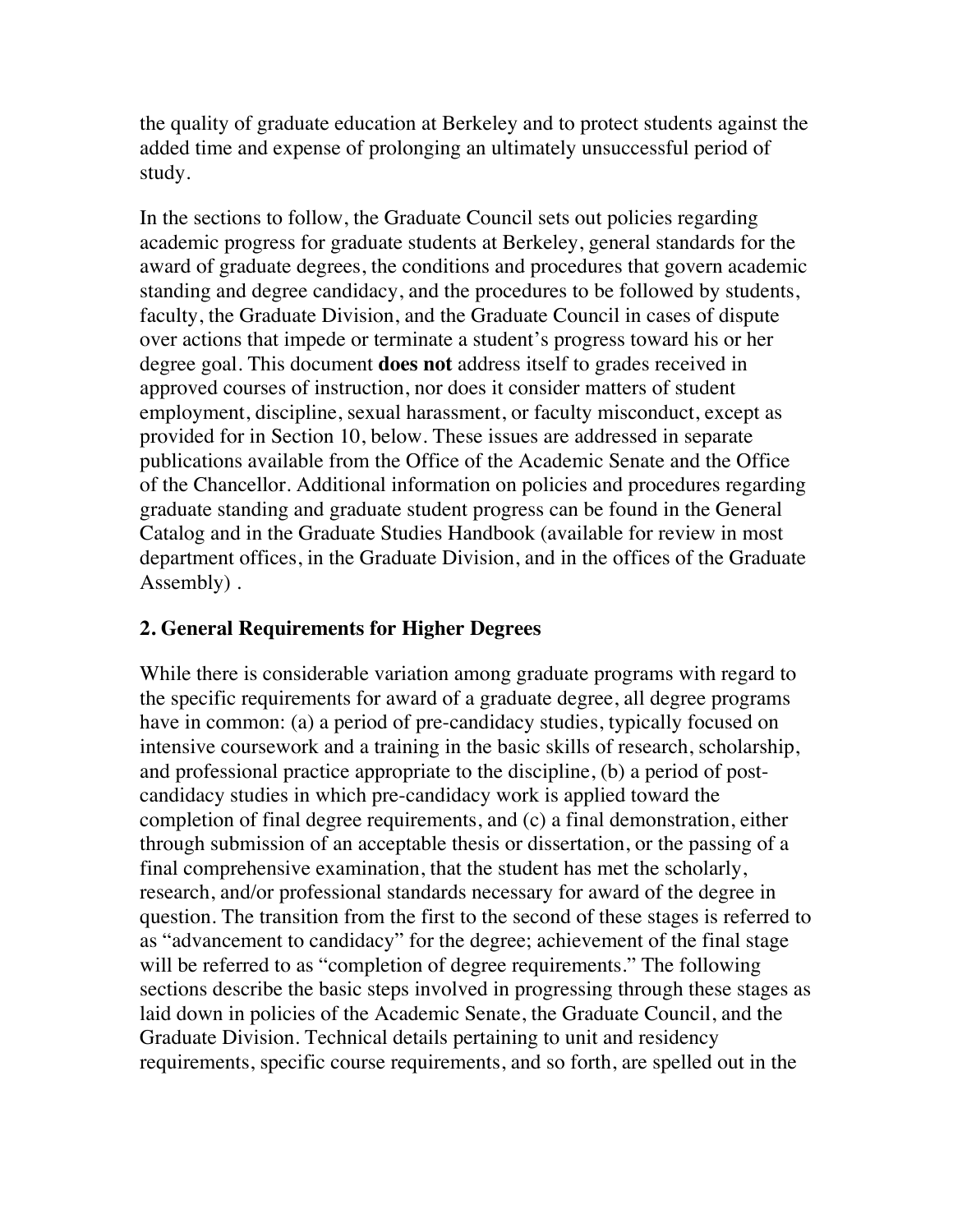General Catalog and in the program descriptions of individual departments, schools, colleges, and graduate groups.

### **A. The Master's degree:**

In the case of students working toward a Master's degree, advancement to candidacy normally requires that the student's record be reviewed by the Graduate Adviser and the Graduate Division and that the student be certified as ready to proceed toward the completion of final degree requirements. In other than exceptional circumstances, only students in good standing may be advanced to candidacy for the Master's degree (see section 9.A., below). This should be regarded as a critical point in the student's progress through the degree program; a student with outstanding deficiencies (e.g., below minimum GPA, incomplete grades in required courses, or inadequate preparation for the thesis, Master's project, or comprehensive examination) should not be advanced until such deficiencies are corrected. Graduate Division policy requires that a student apply for and receive advancement to candidacy prior to completion of degree requirements (i.e., before admission to the comprehensive examination or submission of the thesis or project). Completion of requirements for the Master's degree is subject to review by a committee of faculty members who act on behalf of the Administrative Committee of the Graduate Council. In the case of committees appointed to conduct the final comprehensive examination, membership will normally consist of at least two members of the faculty, one or more of whom will be members of the Berkeley Division of the Academic Senate. Master's thesis committees will normally consist of three members, at least two of whom will belong to the Berkeley Academic Senate.

### **B. The Doctoral degree:**

In the case of Doctoral students (those working toward the Ph.D. or a professional Doctorate), advancement to candidacy takes place only when the student has taken and passed an oral qualifying examination conducted by a committee of four faculty members (at least one of whom is from outside the student's major discipline) appointed by the Graduate Division on behalf of the Administrative Committee of the Graduate Council. Admission to the qualifying examination requires (a) that the student be in good academic standing, (b) that all language requirements have been fulfilled, (c) that the student be registered, and (d) that at least one term of academic residence has been completed.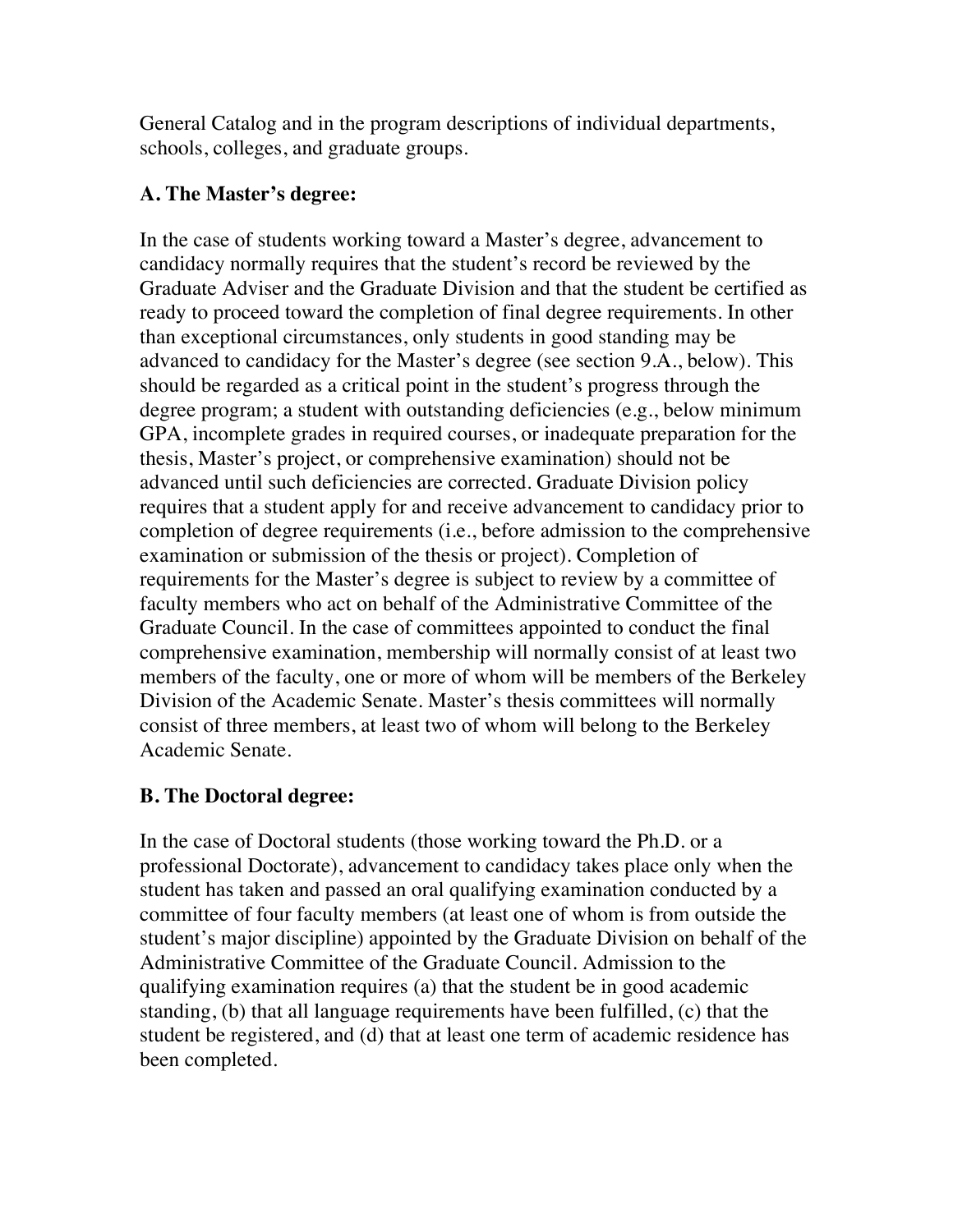The purpose of the Qualifying Examination is to test the student's general mastery of his or her field of study. At the time the Application for Admission to the Qualifying Examination is prepared for submission to the Graduate Division, the Adviser and the student should decide which general areas of the student's discipline will be covered during the oral examination. Although the exam should give the student an opportunity to demonstrate his or her ability to synthesize the factual information and training in techniques learned through course work and seminar research, it should also be designed to reveal the extent of the student's knowledge as to breadth, depth, and sophistication of reasoning. The faculty should determine whether the candidate is ready to enter the research phase of graduate studies, **but the exam is not to be concerned solely with the proposed dissertation research.**

Once the examination has been passed and the report of the examining committee has been received by the Graduate Division, the student should apply for advancement to candidacy. This should be done as soon as possible following the examination, but in no case later than the end of the regular academic term following the one in which the examination was conducted. (Delays in advancement could jeopardize the student's eligibility for Fee Offset Grants under the Normative Time Program or, if sufficiently prolonged, render the results of the examination invalid.)

At the time of advancement to candidacy, a committee for guidance of the dissertation will be appointed by the Graduate Division on behalf of the Administrative Committee of the Graduate Council. The Dissertation Committee will normally consist of three members of the Berkeley Academic Senate (five members for students held to a final defense of the dissertation), at least one of whom must be from outside the student's major discipline. Once the student has submitted an acceptable dissertation, has obtained the necessary signatures, and has passed the final defense (if required), he or she will ordinarily be assumed to have completed all requirements for the Doctorate. (This assumption will not pertain if it is determined that specific technical requirements for the Doctorate have not been met.)

The names of students who have completed all preliminary requirements for Master's or Doctoral degrees will be forwarded to the Academic Senate Committee on Graduation for final voting and award of degrees. While the Graduate Division will ordinarily honor requests for a Certificate of Completion once preliminary requirements have been fulfilled, actual award of the degree will not take place until it has been formally approved by the Committee on Graduation.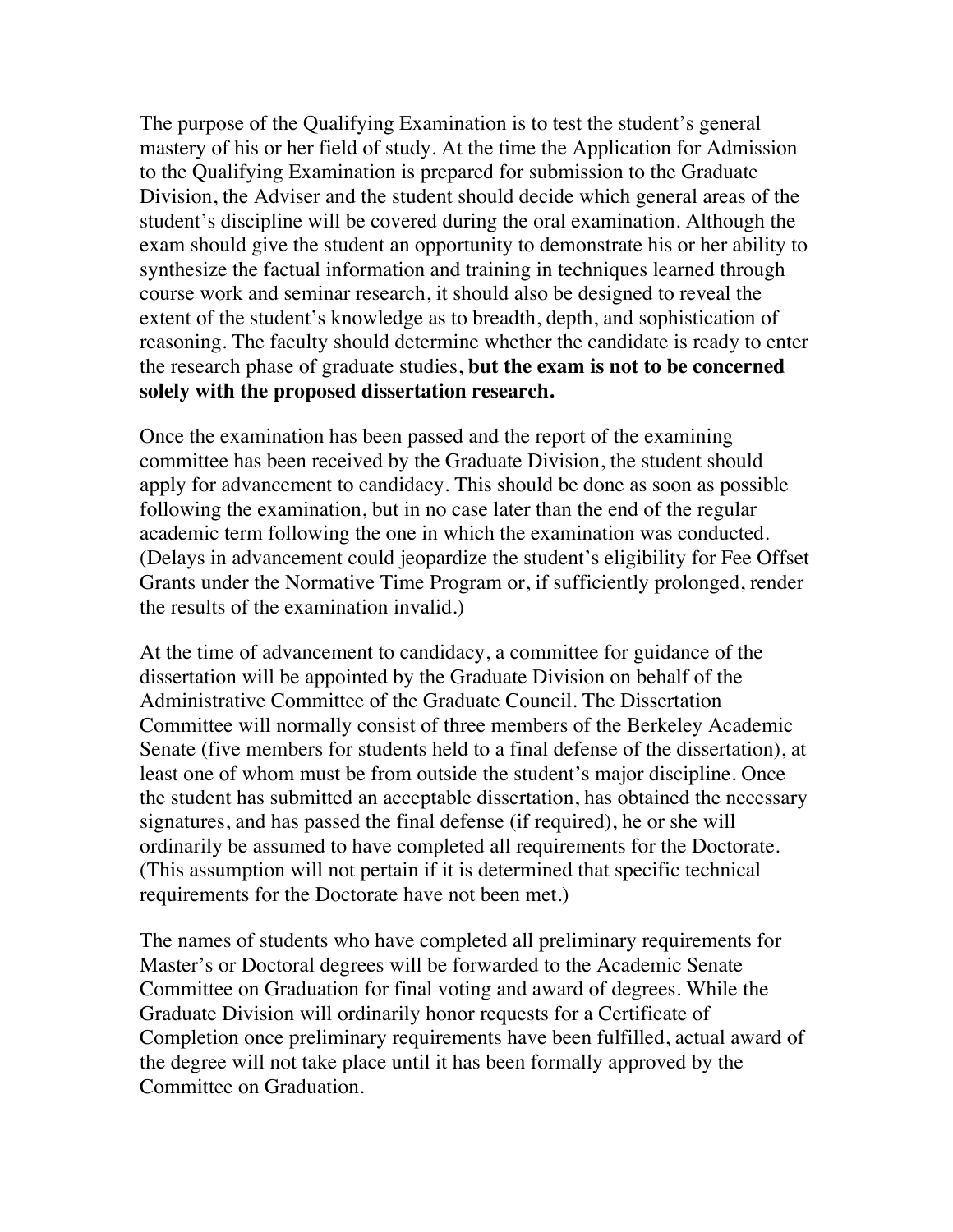No student should expect the Master's or Doctoral degree to be awarded simply in recognition of his or her having met the technical requirements for a degree program. The completion of specific courses, satisfaction of residence requirements, and maintenance of a minimally acceptable record of course work and independent study are certainly preconditions for award of the degree; but they are not sufficient for such an award in and of themselves. In each case there is the additional requirement that the student demonstrate, **in a context other than that of ordinary coursework,** mastery of a broadly defined field of knowledge and the scholarly methods, research techniques, or professional practice appropriate to it. At the Master's level, this is the principal function of the comprehensive examination, the thesis, or the Master's project.

At the Doctoral level, such mastery is demonstrated through the qualifying examination, which should also attest to the student's critical abilities and powers of analysis and synthesis within his or her chosen field. The dissertation that culminates a program of Doctoral study should provide a final demonstration of the student's scholarly, research, and/or professional abilities; it should provide an original contribution to knowledge in the student's field; and it should accord with the cannon of method and presentation appropriate to that discipline.

In brief, completion of the technical requirements of a degree program certify that the groundwork for advanced study has been properly laid; the further requirements of examinations, a thesis or project work, and the dissertation are intended to attest to the quality of what has been built upon this groundwork and as such represent the most crucial points in the evaluation of graduate student progress.

### **3. Committees for Higher Degrees**

All committees appointed to conduct the Master's comprehensive or Doctoral qualifying examination and to pass upon the merits of the Master's thesis, Master's project, and Doctoral dissertation (including the committee for final defense) are in principle ad hoc committees acting on behalf of, and reporting to, the Administrative Committee of the Graduate Council. In practice, the Administrative Committee delegates the authority to appoint such committees to the Dean of the Graduate Division, who is in turn asked to insure that such committees are constituted in accordance with Graduate Council policy. In the case of Master's committees (for examination, thesis, and project), the Dean has in turn delegated substantial authority to Graduate Advisers in making the necessary appointments.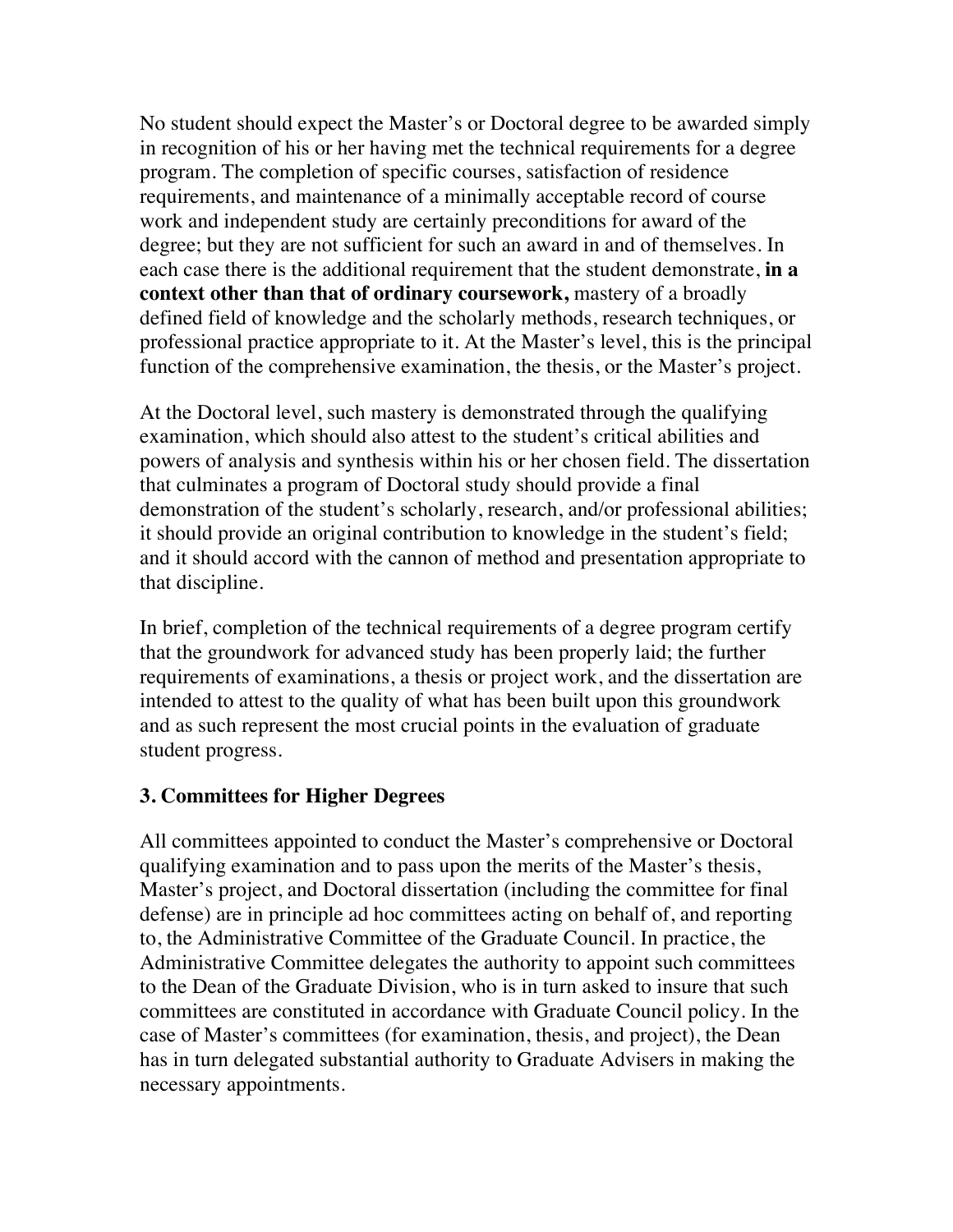Notwithstanding the delegation of authority in committee appointments, the basic principle remains that such committees act on behalf of the Graduate Council, and **the decisions made bv such committees are decisions made on behalf of the Council, not the instructional unit in which the student is enrolled.**

The appointment of faculty committees for higher degrees is initiated within the student's home department, school, or graduate group. Except where examination procedures preclude such consultation, it is normally anticipated that student preferences regarding the constitution of committees will be solicited and taken into account by the Graduate Adviser before appointments are made (in the case of certain Master's committees) or before a recommendation for appointment is forwarded to the Graduate Division. That the student's preferences are normally solicited is not to say that the student has the authority to appoint members to a committee or to veto such appointments. If the Graduate Adviser judges that a particular appointment would be appropriate or inappropriate on academic grounds, he or she has the responsibility to act in accordance with such judgement, and to make or recommend appointment of a committee that meets the legitimate academic intent underlying its formation.

It is normally expected that any committee for a higher degree will remain in service until its obligations to the student and to the Graduate Council are fully discharged. On occasion, however, it may become necessary or desirable to alter the composition of a committee because one or more of its members become unavailable for continued service, because of major changes in the direction of the student's thesis or dissertation research, or because of other legitimate factors unforeseen at the time of the committee's original appointment (e.g., the development of irreconcilable differences between the student and a member of his committee). Any reconstitution of a committee for a higher degree must ordinarily be agreed to by the member(s) being released from service, by the new member(s) being recommended for appointment, and by the Graduate Adviser, as being in the best academic interests of the student and the program involved. Reconstitution must be approved by the Dean of the Graduate Division, acting on behalf of the Administrative Committee of the Graduate Council.

Under extraordinary circumstances, the Administrative Committee may act to reconstitute a committee for a higher degree without the formal concurrence of the faculty member(s) being replaced and/or the Graduate Adviser, if it deems such action to be in the best interests of the student and program involved. Such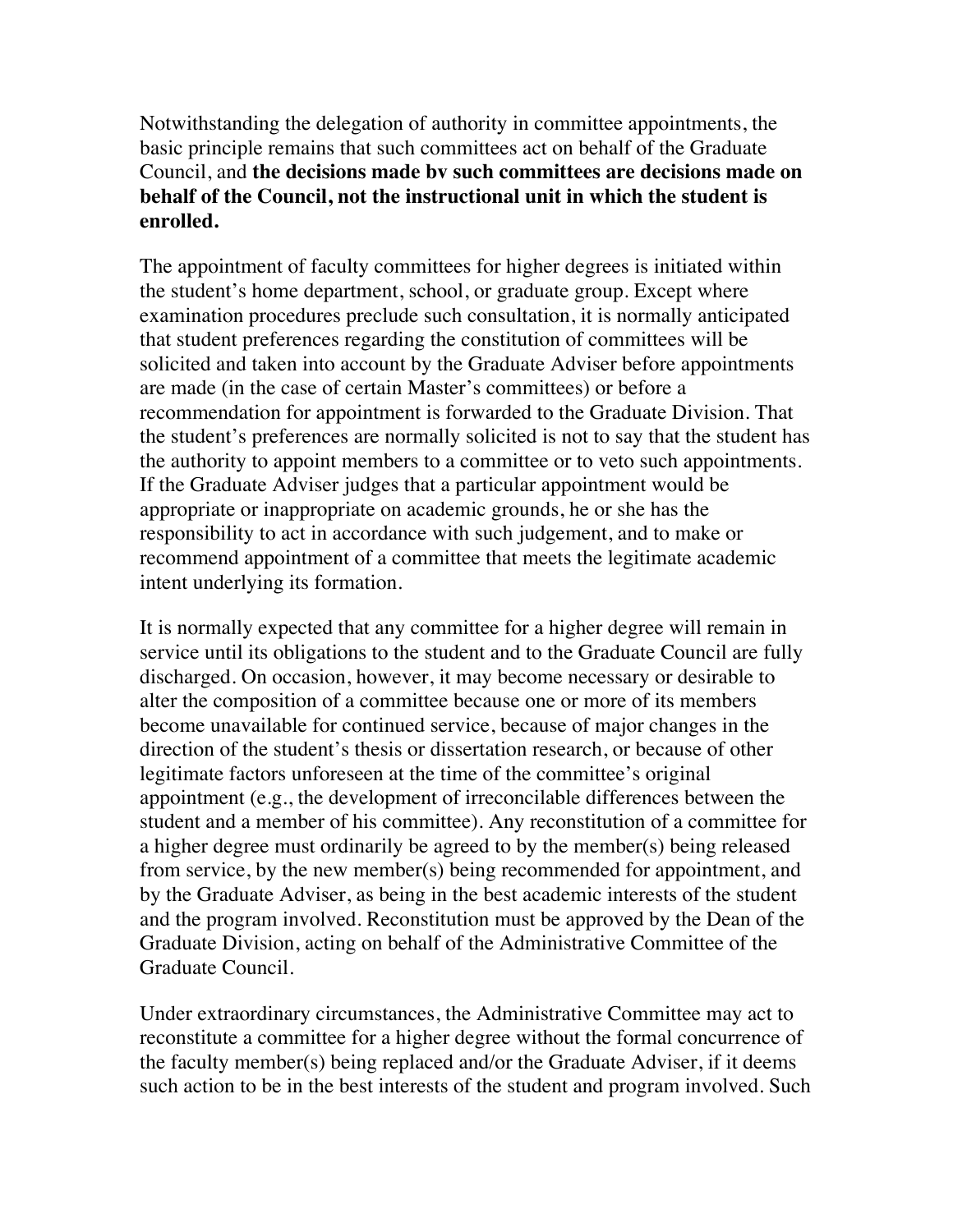a step will normally be taken only upon consideration of a formal appeal for reconstitution, and only after all efforts to remedy the problem have been exhausted at the departmental, school, college, or group level.

## **4. Normal Progress**

Campuswide policies concerning the progress of graduate students in meeting specific requirements are intentionally flexible. While the Graduate Division has established upper limits on time in candidacy for different programs, and for the validity of course work offered in satisfaction of degree requirements, the definition of adequate progress is to a great extent left in the hands of program faculty. It is the policy of the Graduate Council that faculty expectations concerning satisfactory progress, whether applied to a program in general or to individual student programs in particular, be made known to those students affected through departmental publications, through written evaluations of student progress, or both.

For students in professional and academic Doctoral programs, the schedule for normal completion of degree requirements submitted by program faculty under the Normative Time and Fee Offset Grant Program may be used as a guideline for expectations of normal progress.

# **5. Departmental Requirements**

Apart from general, campuswide degree requirements, individual departments, schools, colleges, or graduate groups may, with the approval of the Graduate Council, institute additional progress require- ments for students in programs under their jurisdiction. Such requirements may include, but need not be limited to:

(a) Maintenance of a cumulative grade point average (GPA) in excess of the 3.00 minimum required by Academic Senate legislation;

(b) Completion of specific courses at or above a given level of performance;

(c) Completion of requirements for a specified Master's degree **enroute** to the Doctorate;

(d) Passage of departmental "preliminary" or "permission to proceed" examinations before admission to the Qualifying Exam;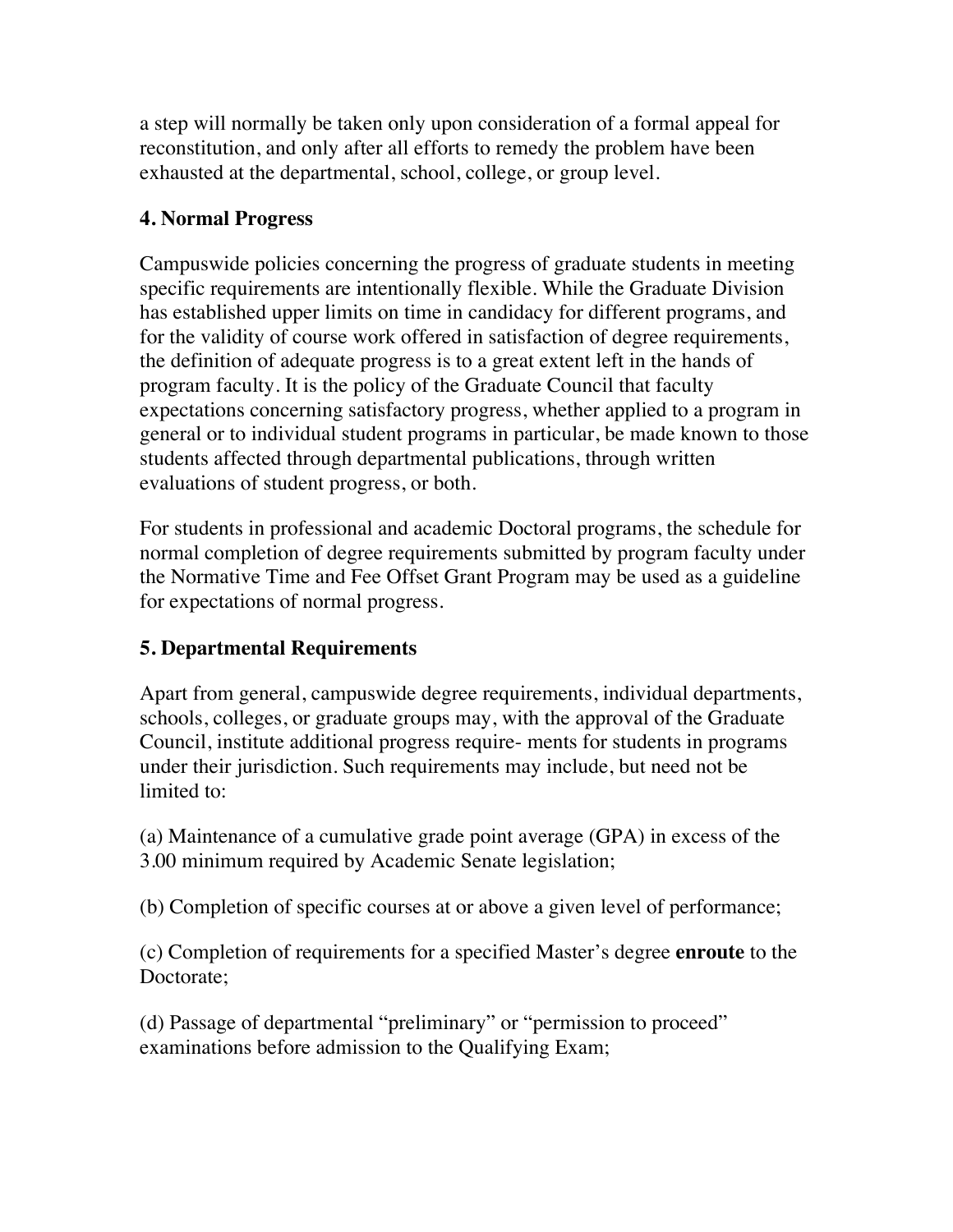(e) Submission of an acceptable thesis or dissertation prospectus prior to advancement to candidacy;

(f) Acceptance of the student by a regular faculty member from the department, school, or group able and willing to supervise the student's dissertation research and to serve as Chair of the dissertation committee;

(g) Completion of certain general requirements (e.g., passage of the Qualifying Examination, completion of the Master's thesis, etc.) within a clearly specified period of time.

These requirements, which may have specific time limits attached to their completion, are under the jurisdiction of program faculty. Prior approval by the Graduate Council must be obtained before instituting such requirements.

## **6. Evaluation of Student Progress and Performance**

It is the policy of the Graduate Council that the progress of each student actively pursuing a graduate degree be evaluated formally by program faculty at least once during each academic year. The evaluation process may serve a variety of functions, but its primary goals should be: (a) to give program faculty a formal opportunity to review the performance and progress of each student in the program, and (b) to provide each student with timely information concerning the faculty's evaluation of his or her progress, performance, and standing within the program. The Council suggests that the results of all such evaluations, favorable as well as unfavorable, be communicated **in writing** to the students concerned.

If the faculty reviewing a student's record determines that there exists a particularly serious deficiency in the rate of progress or in the quality of work performed—that is, a deficiency which, if left uncorrected, could lead to a recommendation for dismissal, refusal of permission to proceed to the Doctorate, lapsing or termination of candidacy, or other action of similar severity—then the Council **requires** that the student be informed in writing of:

(a) The nature of the problem or deficiency;

(b) Steps that should be taken to correct the deficiency;

(c) A reasonable period of time in which the student is expected to correct the problem or to show improvement acceptable to program faculty; and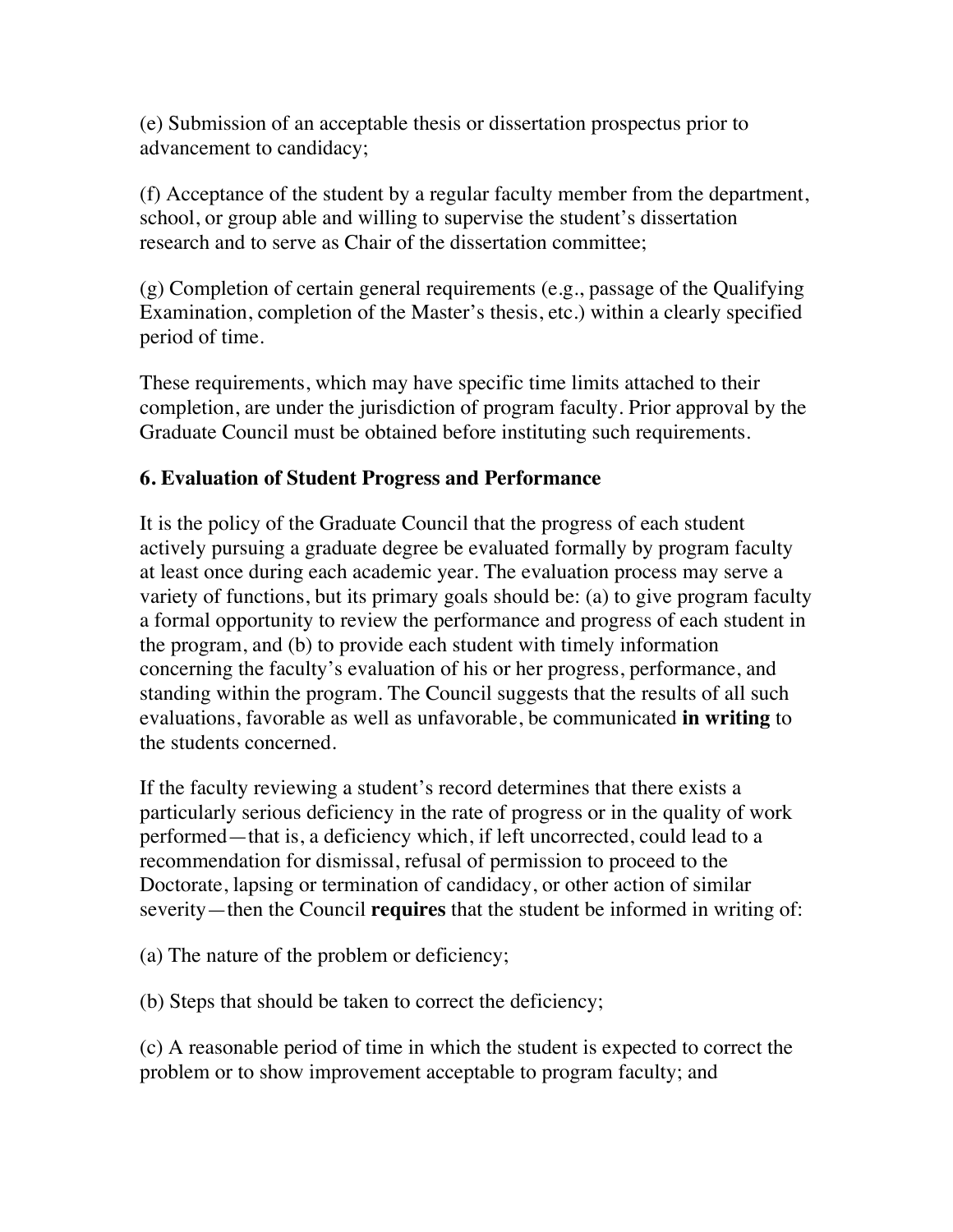(d) The approximate date at which the student's record will next be reviewed.

Except under the most unusual circumstances, the Dean of the Graduate Division will not approve a recommendation for dismissal, for termination of candidacy, or other action of similar severity, unless the foregoing requirements have been met. It is the opinion and policy of both the Council and the Graduate Division that no student should be subject to action of such a drastic nature unless he or she has been given adequate written warning and a reasonable opportunity to correct the deficiency. (Exceptions may be made in the case of failed preliminary, comprehensive, or qualifying examinations in which the examining committee recommended unanimously that the student not be permitted a second attempt. (See Section 7.B., below.)

# **7. Evaluation of Performance on Graduate Examinations**

The following sections briefly summarize the policies and procedures adopted by the Graduate Council and the Graduate Division to govern the evaluation of student performance on Master's comprehensive examinations, Doctoral qualifying examinations, and those examinations required by individual departments, schools, colleges, or graduate groups as part of an approved program of graduate study. (Additional information is available in the Graduate Studies Handbook.)

# **A. Membership of Examination Committees:**

**The Master's Comprehensive Examination:** The Master's comprehensive examination is normally administered by a committee of three, at least two of whom should be members of the Berkeley Division of the Academic Senate. In the case of departments, schools, colleges, or groups that have been given permission by the Graduate Council to substitute a Master's project or equivalent work for the comprehensive examination, it is expected that a committee of at least two members of the regular faculty will be appointed to review and approve the student's project.

**The Doctoral Qualifving Examination:** The Doctoral qualifying examination is normally administered by a committee of four members of the Berkeley Division of the Academic Senate. At least one of the ,four (the so-called "outside" member) serves as the Senate's representative on the committee and **may not** be from the student's major, department, school, or graduate group. When adequate justification exists, the Graduate Adviser may recommend appointment of one non-Senate member to serve as an "inside" member of the committee. Such appointments require explicit approval by the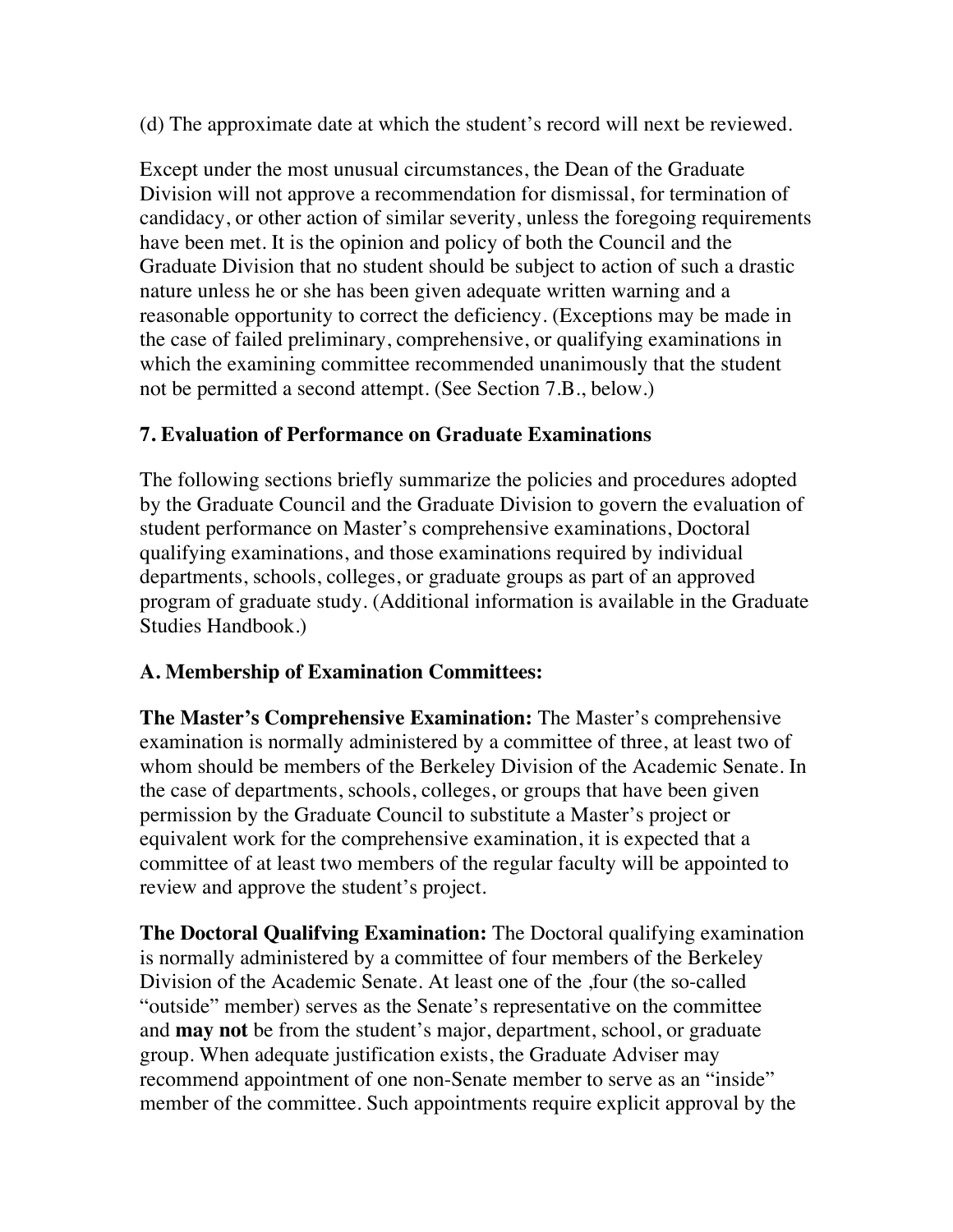Dean of the Graduate Division. The chair of the examination committee and the "outside" representative must be members of the Berkeley Division of the Academic Senate. Exceptions to the above have been granted to a few special programs, such as the Interdisciplinary Degree Program, and alternative arrangements have been made available to graduate groups that find it difficult or impossible to meet the usual "outside member" requirement. (See the Graduate Studies Handbook for details on such exceptions.)

**Examinations in Defense of the Dissertation:** Students completing a program of Doctoral studies under Plan A are required to stand for an examination in defense of the dissertation following its submission. The committee to conduct the examination is appointed at the time of the student's advancement to candidacy. It will normally consist of five members, three of whom are appointed to review and pass upon the dissertation in accordance with rules governing the constitution of dissertation committees. The remaining two members will normally be drawn from the student's major department, school, or graduate group.

**Departmental Examinations:** As described above in Section 5(d), examinations that form part of the requirements for specific degree programs are under the jurisdiction of the instructional unit involved. **The Graduate Council nevertheless requires that such examinations, especially if passage is a prerequisite to continuation in a program, be administered by a committee ot at least three members of the regular faculty, and that the general policies of the Council regarding re-examination following a first failure be followed by the department or group concerned.**

#### **B. Evaluation and Re-examination:**

A single policy governs most matters pertaining to the evaluation and reporting of student performance on examinations for higher degrees. In general, the result of any such examination is determined by vote of the committee appointed to administer the examination. (Differences in voting requirements are discussed below.) If, on the first attempt at an examination administered under the auspices of the Graduate Council, the committee vote is for a "not pass" or "failure," this outcome is reported to the Graduate Division along with a recommendation for or against re-examination. If the committee recommends against re-examination, the student becomes subject to dismissal at that point. If it is recommended that the student be permitted a re-examination, and if this recommendation is approved by the Dean of the Graduate Division, then the student will be permitted to stand for a second examination following a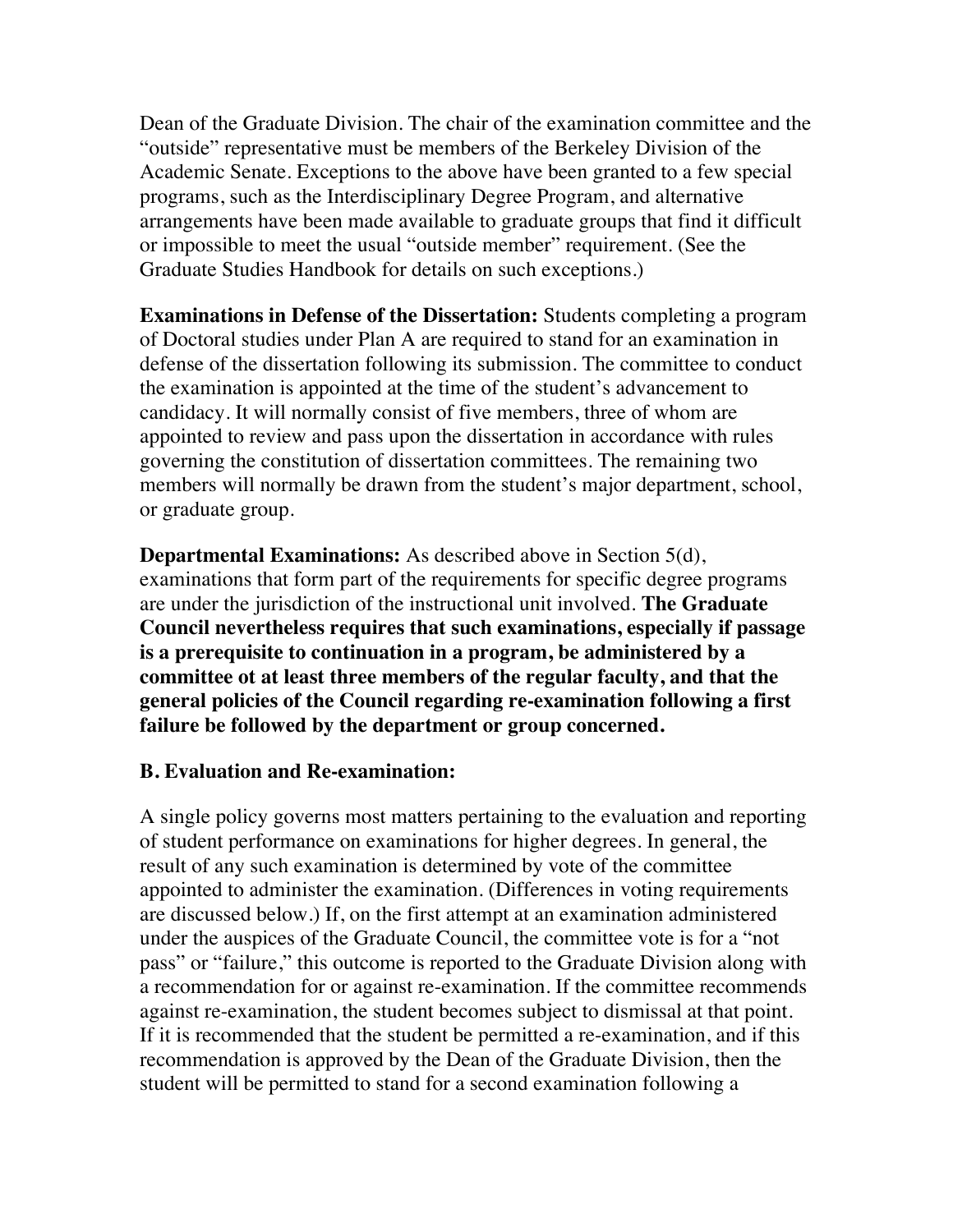reasonable delay for additional preparation (normally, no less than three months). If the second examination is also voted a failure, then the student becomes subject to dismissal. A third attempt is not permitted.

In certain cases, a first examination may be ruled a "partial failure" by the committee in charge. In this instance, the committee may request that the reexamination (if recommended) cover only the material for which the student was judged deficient on the first attempt. The first examination will nevertheless be ruled a "first failure"; a failure on the re-examination, even if it is restricted to a subset of the original topics, will be regarded as a second and final failure of the examination in question.

In general, reconstitution of examination committees following a failure is not permitted. Exceptions may be made only when circumstances render it impossible for one or more of the original members to serve on the committee at the time of re-examination.

The following sections describe aspects of voting and reporting procedures specific to the different types of examinations required by the Graduate Councilor by individual departments, schools, colleges, or graduate groups.

**The Master's Comprehensive Examination:** The result of the Master's comprehensive examination should be determined by vote of the committee appointed to administer the examination. The voting procedure to be used (majority vote or unanimous decision) is determined by program faculty; the Council requires only that the procedure be uniform in its application. In the case of a Master's project, or equivalent work submitted in lieu of the comprehensive examination, unanimous approval by the committee appointed to review the project (or other work) is required.

**The Doctoral Qualifying Examination:** The Graduate Council expects a unanimous vote by the examining committee concerning the student's overall performance on either the first or second attempt at the Doctoral qualifying examination. For further information on voting procedures and reporting requirements, please refer to the Graduate Council's "Policy on Doctoral Qualifying Examinations," issued during the Fall Quarter 1982.

**Examination in Defense of the Dissertation:** The requirements are the same as for the Doctoral qualifying examination, except that the delay between a first and second attempt at the defense need not be as long as three months if the committee and the student agree that a shorter delay would be adequate for preparation of a successful defense.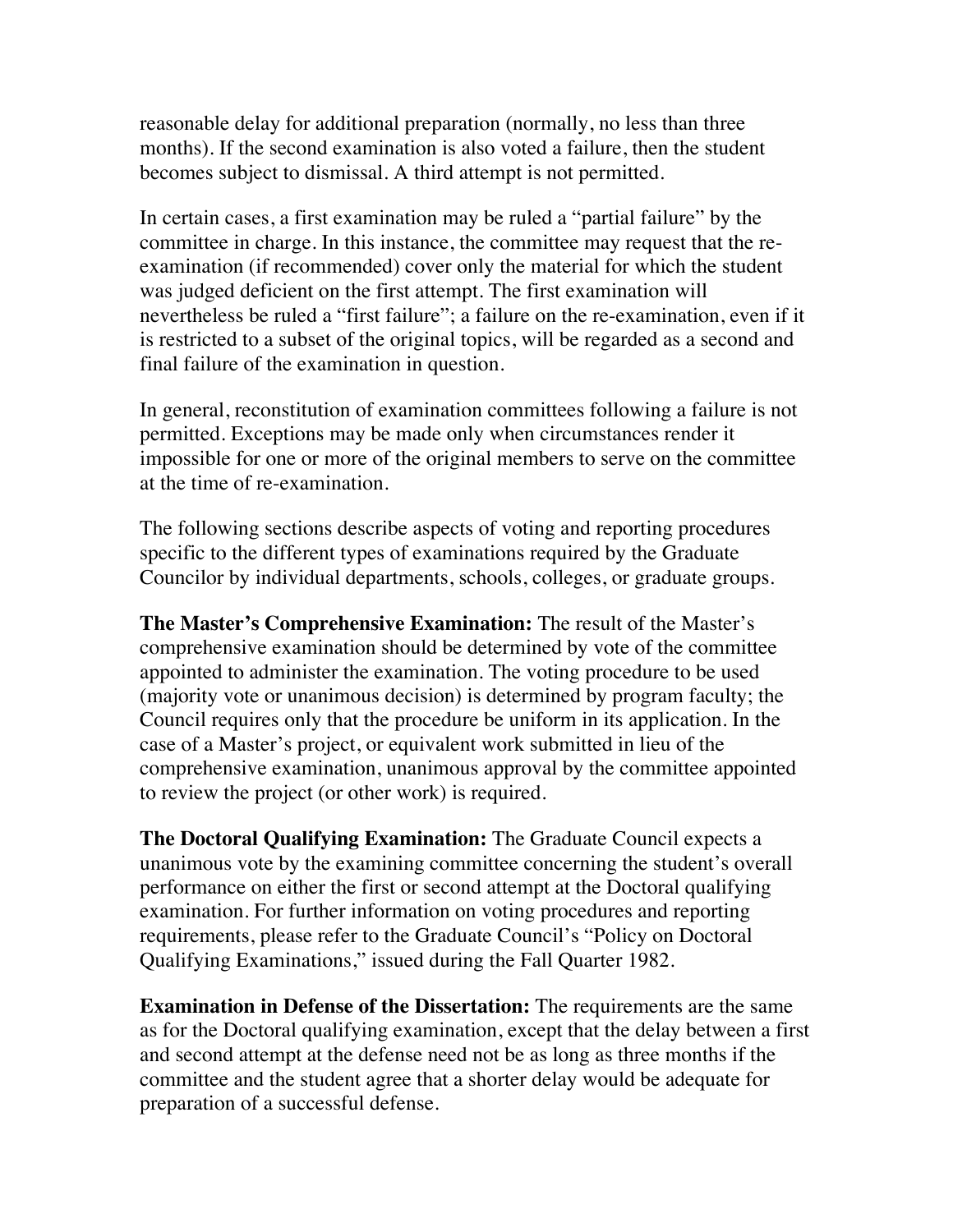**Departmental Examinations:** Voting and reporting procedures used in conjunction with examinations specific to individual departments, schools, colleges, or graduate groups are determined by the instructional units. The Graduate Council requires, however, that students failing such examinations on the first attempt be provided an opportunity for re-examination following a reasonable delay for additional preparation, unless the quality of the student's performance was so low as to preclude any reasonable possibility of passing the examination within an acceptable period of time. If a student is recommended for dismissal on the basis of a first failure of a departmental examination, the Graduate Division will request that the Graduate Adviser indicate in his or her recommendation to the Dean why a second attempt was not permitted.

#### **C. Use of Examinations for More than One Degree**

It is the policy of the Graduate Council that a single examination for a higher degree may not be used to satisfy the requirements for more than one degree, nor for a degree other than that for which the examining committee was originally appointed. Exceptions to this general principle may be made only under the following circumstances: A student who has passed the qualifying examination and has been advanced to candidacy for the Doctorate may petition for withdrawal of Doctoral candidacy and for retroactive reconstitution of the examining committee as a committee for the Master's comprehensive examination. Such a petition should be accompanied by an application for advancement to candidacy for the Master's degree and a detailed justification from the Graduate Adviser in support of this action. If approved by the Dean of the Graduate Division, and assuming that all other requirements for the Master's degree have been met, the student may then be recommended for award of that degree. In general, such a step will be approved only in the case of students who, for one reason or another, must discontinue their studies for the Doctorate. If the student later decides that he or she wishes to continue Doctoral studies, then a new qualifying examination and readvancement to candidacy will be required.

Under no circumstances, however, may a **failed** qualifying examination be offered in fulfillment of the requirements for a Master's degree.

Following a petition to, and approval by, the Graduate Council, a department, school, or graduate group may be permitted to conduct **concurrent** examinations for the Master's degree and the Doctorate. Committees appointed to conduct such examinations are constituted as committees for both the Master's comprehensive and the doctoral qualifying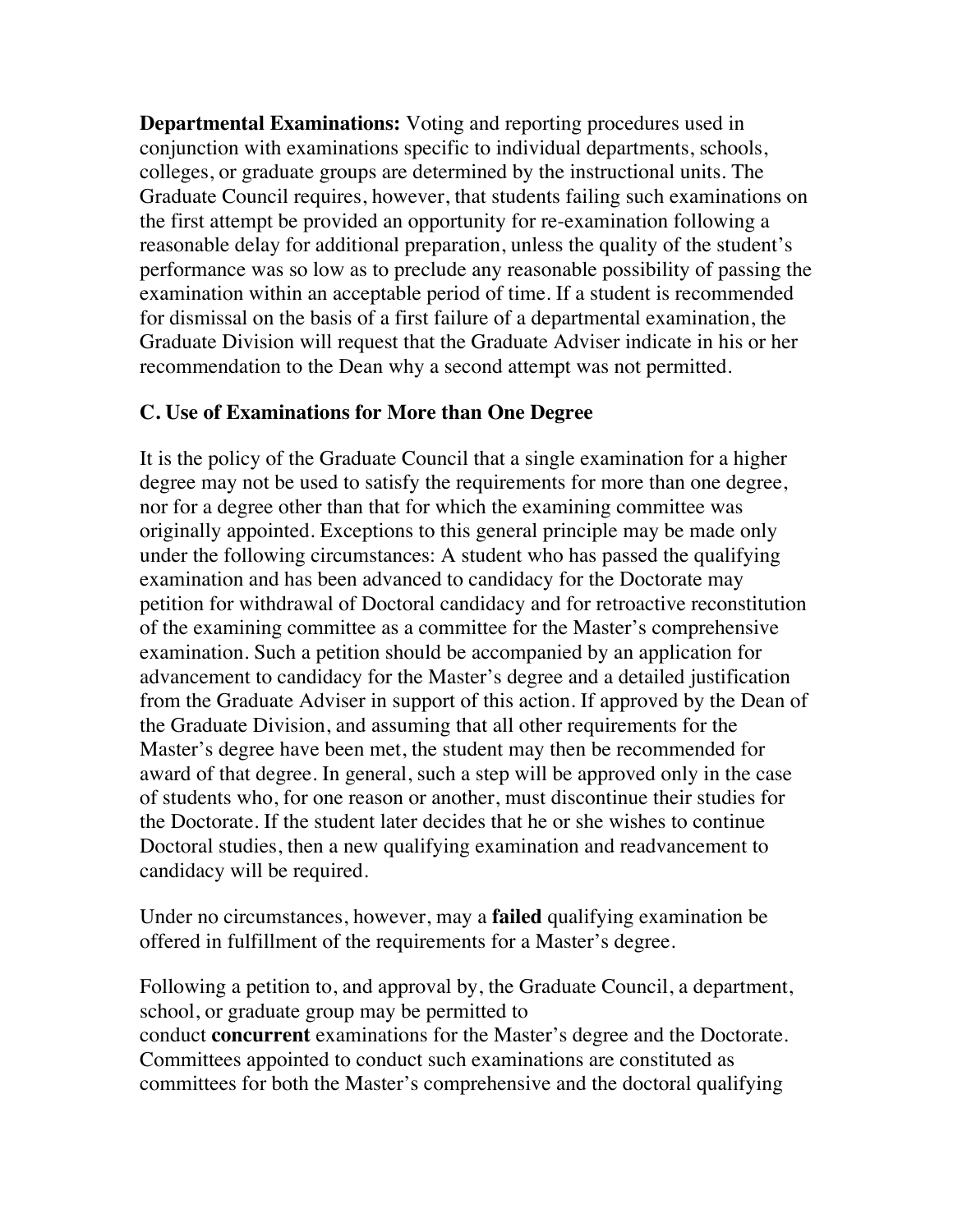examinations. Such an arrangement will be permitted only if the Council is fully convinced that the academic intent of both examinations can be met by committees sitting in single session, and only if there are distinct **academic** advantages to be obtained through a concurrent examination procedure. If such an examination is voted a "pass," the student will be judged as having met the examination requirements for both degrees. If the examination is voted a failure, then the student will be judged to have failed the examination for both degrees. Re-examination, if permitted, may take the form of a Master's comprehensive, a doctoral qualifying, or a concurrent examination, as recommended by the committee and approved by the Dean. A student must be advanced to candidacy for the Master's degree before he or he will be admitted to a concurrent examination.

#### **8. Review of Dissertations and Theses**

A committee of three faculty members, acting on behalf of the Administrative Committee of the Graduate Council, is appointed to review and pass upon the merits of each Doctoral dissertation and Master's thesis submitted in partial fulfillment of the requirements for a higher degree. A detailed discussion of the Council policies governing the constitution of such committees is contained in the Graduate Studies Handbook.

At least two of the individuals appointed to each dissertation or thesis committee should be members of the Berkeley Division of the Academic Senate. Under certain circumstances, a non-Senate member may be appointed if the Graduate Adviser determines that the individual in question offers expertise not otherwise available among the regular faculty, and if the Dean of the Graduate Division concurs in that judgement. At least one member of the committee should be drawn from a unit other than the student's major department, school, or group. On occasion, a non-Senate member may be appointed to co-chair a thesis or dissertation committee if this assignment is shared with a Senate member. The chair of a dissertation committee **may not** be the same individual who chaired the qualifying examination committee.

It is intended that the conduct of research leading to the thesis or dissertation and the actual reporting of the results that follow from such research be conducted in a collegial manner, with regular consultation between the student and the committee appointed to guide his or her work. The entire purpose of this phase of graduate training is defeated when the student works in isolation from his or her committee. The more serious problems that arise when committee approval is finally sought typically arise through a lack of adequate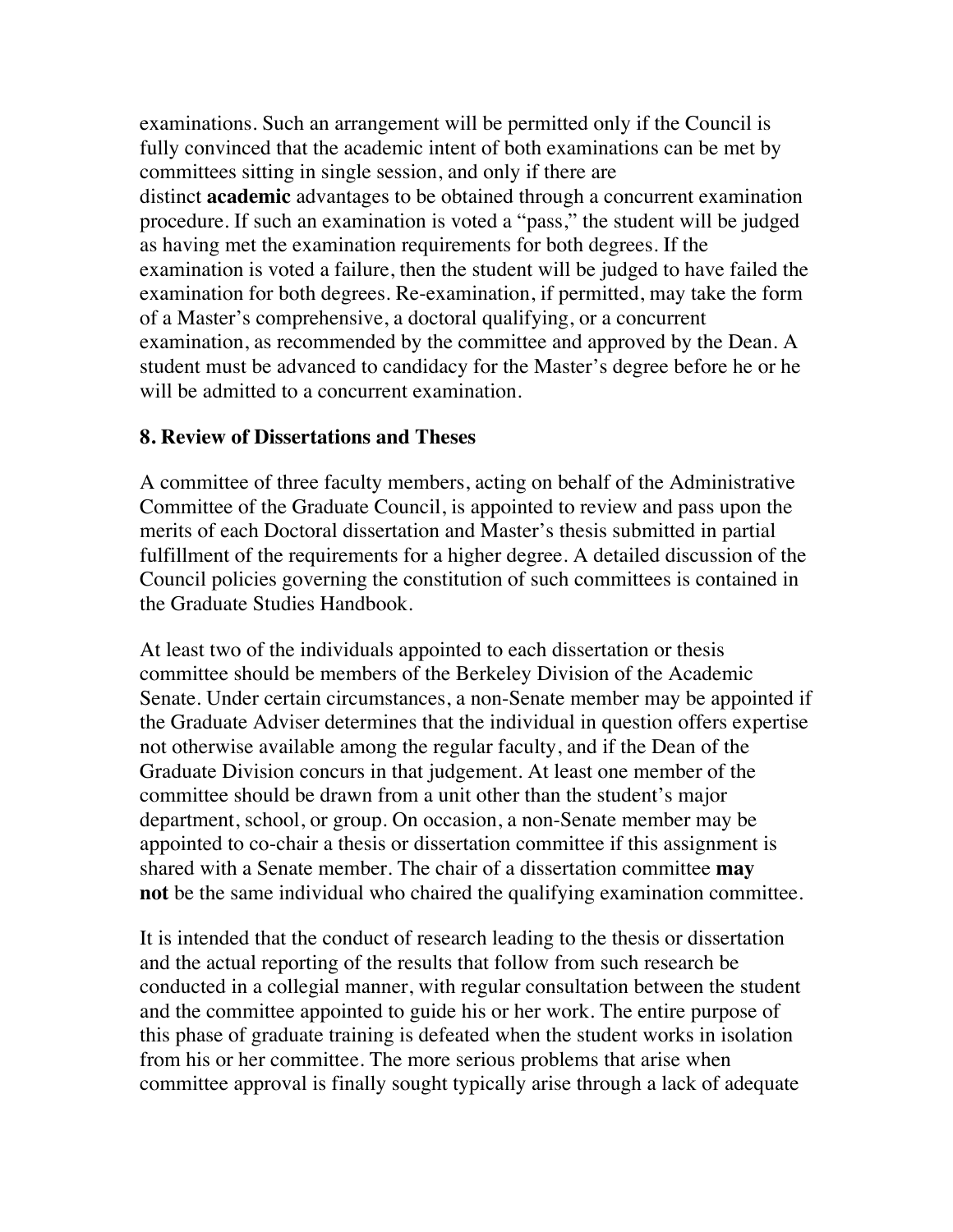consultation. While it is the committee's responsibility to offer advice, criticism, suggestions for improvements in the research or the written document, and to provide the necessary opportunities for consultation, it is largely the student's responsibility to initiate and maintain regular contact with his or her committee members. Failure to maintain such contact, unless it is clearly the fault of the committee itself, cannot be accepted as grounds for appealing the committee's judgement of the quality of the work performed.

The Graduate Council requires the committee's unanimous approval of the dissertation or thesis before it can be accepted in fulfillment of degree requirements. When a near-final draft of the thesis or dissertation is submitted to the committee, it is to be expected that final approval may be withheld pending editorial changes, the inclusion of additional material, and other modifications that can be accomplished with relatively little added time and effort. So long as the committee finds the work to be basically sound in nature, in terms of content, the research or scholarly methods employed, and the mode of presentation, the process of revision and re-submission may continue through several rounds without calling into question the student's ability to complete an acceptable piece of work within a reasonable period of time. Eventual approval of the document is typically not an issue in this situation.

On occasion, however, the committee may find in the student's work problems of such severity as to raise doubts about his or her ability to complete an acceptable thesis or dissertation given a reasonable amount of additional time and effort. If, upon submission of a near final draft of the document, the committee concludes that the work is not likely to be accepted without major alterations in either the research or the written presentation, then the Graduate Council requires that the following steps be taken:

(a) The committee members, either individually or as a group, should meet with the student and attempt to reach an understanding as to the nature of the changes that will be required before the work can be accepted.

(b) The results of these discussions should be communicated to the student in writing, with informational copies forwarded to the program's Graduate Adviser and to the Graduate Division.

(c) The student should be provided a reasonable period of time in which to make the requested changes and to submit a draft acceptable to the committee (i.e., a draft in need of no more than the usual editorial revisions). The definition of "reasonable time" is left to the committee, but it should take into account the magnitude of the changes being requested, the amount of additional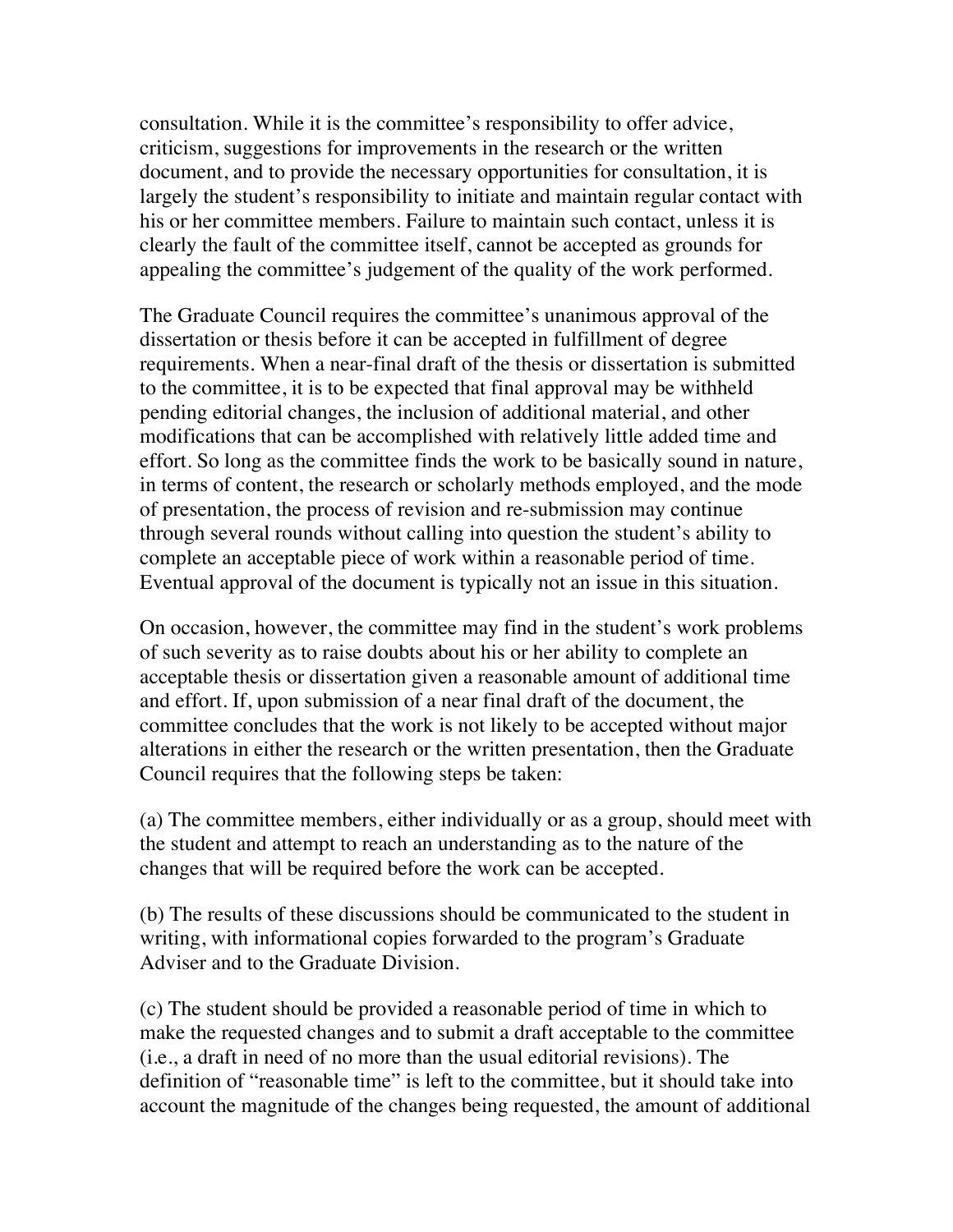research, if any, that may be required, and so on. In general, six to twelve months should be adequate. The deadline for re-submission should be communicated to the student in writing, as part of the communication mentioned in (b), above.

(d) If, upon re-submission, the draft is still judged unacceptable (barring minor revisions), or if the student fails to submit a revised draft within the period specified, then the committee may request the Administrative Committee of the Graduate Council, via the Graduate Adviser and the Dean of the Graduate Division, to rule the committee's obligations fulfilled and to discharge it from further responsibility to the student. If approved by the Administrative Committee, such action will normally result in termination of the student's candidacy for the degree.

In the event that the committee is divided in its opinion concerning the eventual acceptability of the thesis or dissertation (on the grounds described above), and if the committee is unable to come to a consensus on the changes to be requested, then the matter should be referred, via the Graduate Adviser and the Dean of the Graduate Division, to the Administrative Committee for a decision. In such cases, the Dean will request a written evaluation of the student's work from each of the committee members involved, as well as the Graduate Adviser's recommendation for disposition of the case.

### **9. Academic Standing**

In general, any graduate student may be classified as (a) **in good standing,** (b) on some form of **probation**, or (c) as **subject to dismissa**l. The nature of these statuses depends in large part upon the type of program in which the student is enrolled, and the stage to which his or her studies have progressed. This section describes the three basic classifications, the conditions leading to a student being assigned to one or another classification, and the implications of such assignment.

### **A. Good Standing:**

A graduate student is judged to be in **good standing** if he or she is making adequate progress toward the completion of degree requirements, has a GPA of at lease 3.00, does not have more than the maximum permissible number of incomplete grades, and is not on probation or subject to dismissal for any reason. **Only**students in good standing may be admitted to examinations (Master's comprehensive or Doctoral qualifying), be advanced to candidacy, hold an academic appointment, receive a graduate fellowship, or be eligible to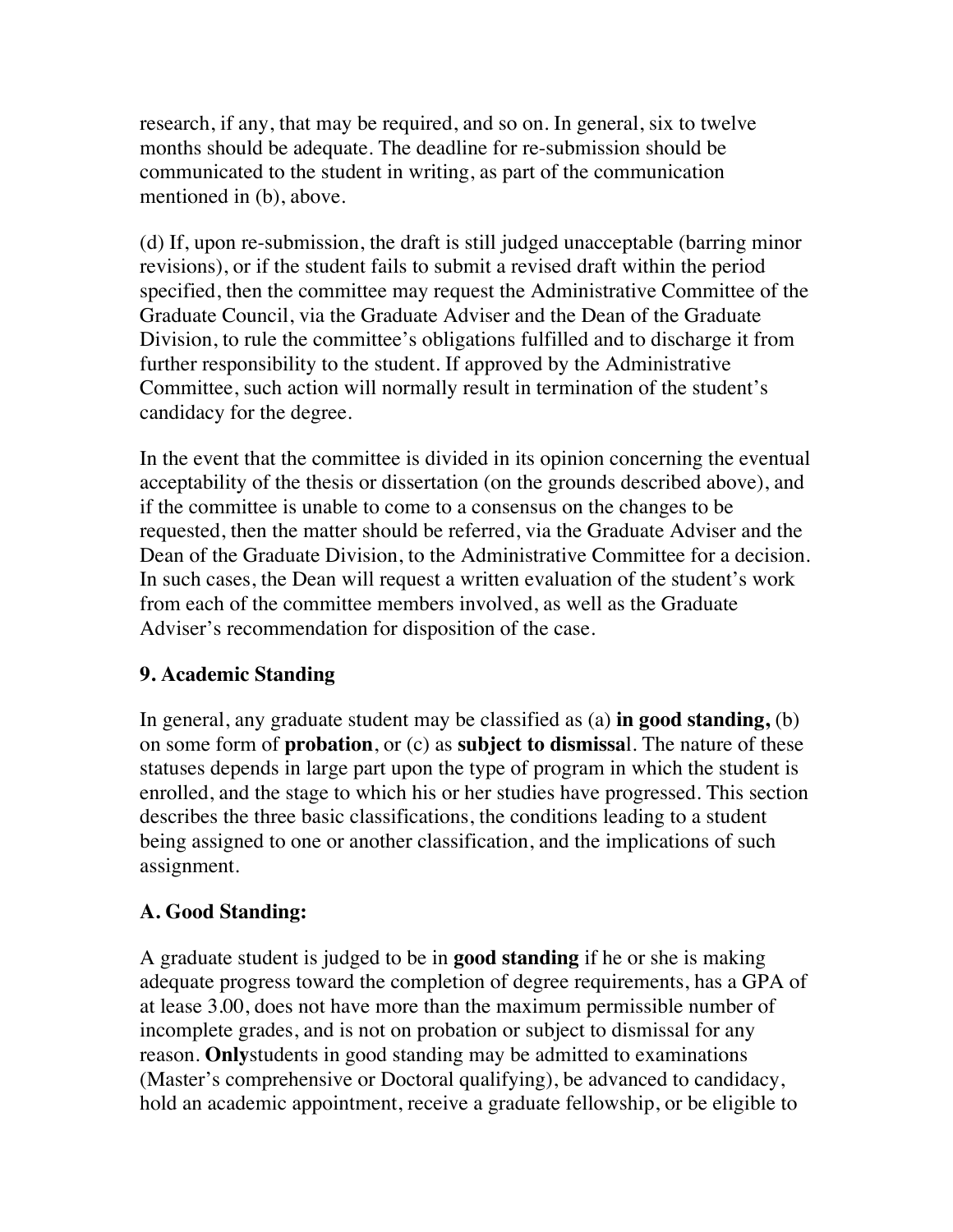receive an advanced degree. Students not in good standing are regarded as either on probation or as subject to dismissal.

## **B. Probation:**

**Probation** is intended to provide a student whose performance is less than fully satisfactory a period of time in which to remove deficiencies and to bring his or her performance up to a level consistent with the minimum standards enforced by the Graduate Division and/or the program in which he or she is enrolled. **A student may be placed in probationary status only by the Dean of the Graduate Division.** Similary, a student may be removed from probation and returned to good standing (or become subject to dismissal) only by the Dean. A student may not remain in probationary status for an indefinite period of time.

When a student is placed on probation, he or she will be informed of the fact in writing and will be provided a reasonable period of time in which to correct the deficiencies that led to this action. If, at the end of the specified period, all deficiencies have been removed, and no other circumstances warranting probation have developed in the interim, the student will be returned to good standing. If the deficiencies have not been corrected by the end of this period, the student may become subject to dismissal.

Probation may be initiated by the Dean of the Graduate Division, generally through failure of the student to meet the technical requirements of good standing, or by recommendation of the Graduate Adviser in the student's major department, school, college, or graduate group. In all cases, the Dean will consult with the student's Graduate Adviser before taking such action.

Probation may be initiated by the Dean of the Graduate Division, generally for one or more of the following reasons :

I) Failure to maintain an adequate level of performance (e.g., as measured by GPA or the quality of written work) in courses central to the student's program of study;

2) Failure on departmental "preliminary" or "permission to proceed" examination, or failure to stand for such examinations in a timely manner;

3) Failure to proceed to the comprehensive or qualifying examination within a reasonable period of time;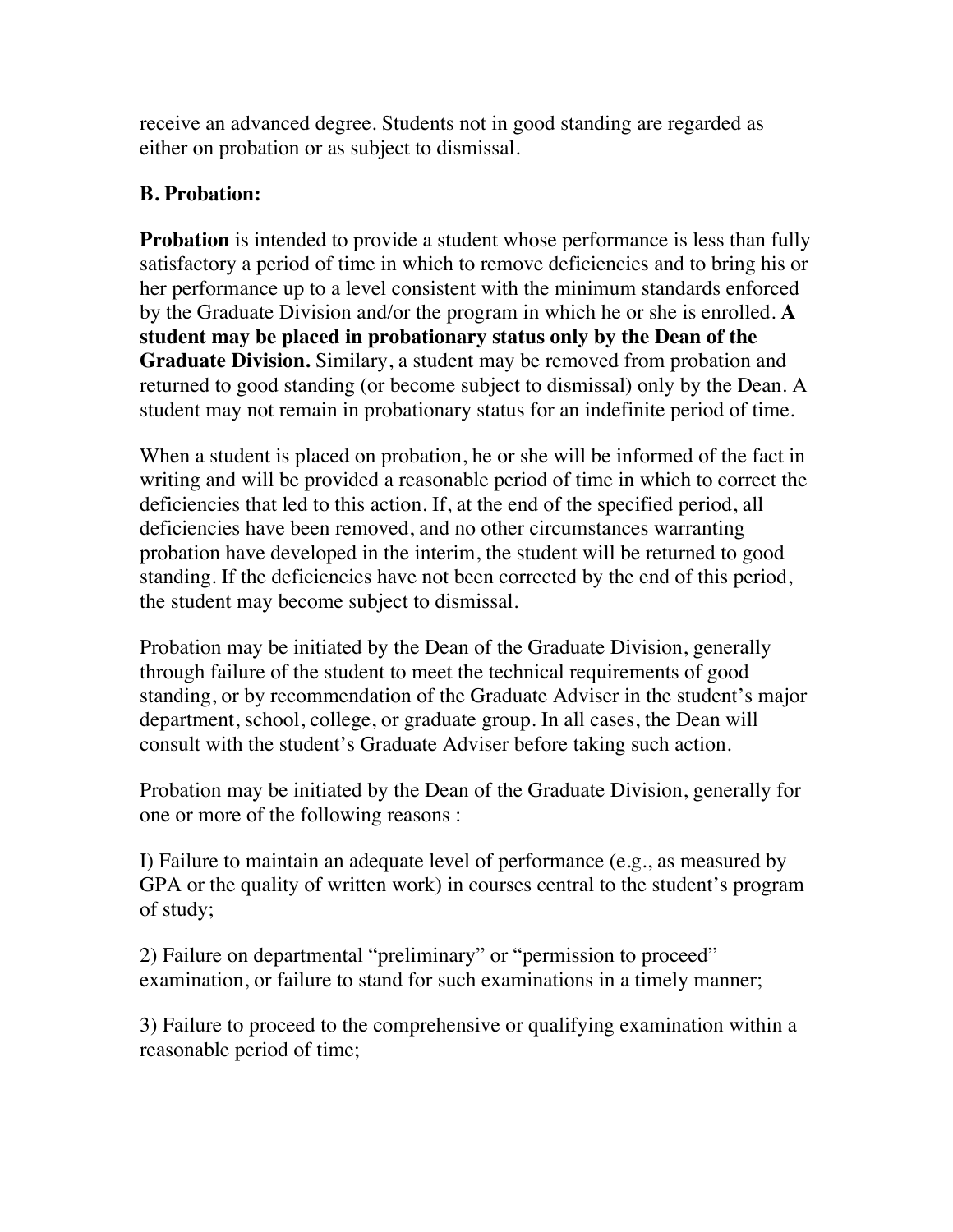4) Failure to make adequate progress in meeting other stated program requirements (e.g., submission of an acceptable dissertation prospectus, passage of required language examinations, etc.):

5) Failure to make adequate progress in thesis or dissertation research and/or writing.

Students in probationary status may not be admitted to examinations (Master's comprehensive or Doctoral qualifying), nor be advanced to candidacy, nor hold an academic appointment, nor receive a graduate fellowship, nor be eligible to receive an advanced degree.

# **C. Lapsing of Candidacy:**

Lapsing of candidacy is a form of probation applicable only to students who have been advanced to candidacy for the Master's degree or for the Doctorate. At the time of advancement, each student is informed of the amount of time allowed for the completion of degree requirements in his or her program of study. If requirements are not completed within this period of time, the student's candidacy for the degree may be lapsed by the Dean of the Graduate Division.

A student whose candidacy has been lapsed will not be admitted to the Master's comprehensive examination, nor will he or she be permitted to file a Master's thesis or Doctoral dissertation with the Graduate Division. Students whose candidacy has been lapsed are subject to the general restrictions pertaining to students on probation (Section 9.B.). (An exception will normally be made in the case of Doctoral students whose candidacy for a Master's degree has lapsed. So long as such students are in good standing with respect to the Doctoral program, lapsing of candidacy for the Master's degree will not result in probation.)

Students whose candidacy for the Doctorate has been lapsed cannot be awarded the Candidate in Philosophy (C. Phil.) degree, nor will the Graduate Division issue for such students certificates of candidacy for the Doctorate. Candidacy for the degree may be reinstated upon recommendation of the Graduate Adviser if there is clear evidence of renewed progress toward the completion of degree requirements, and if requirements previously completed are judged still to be valid. In the case of Master's students, this will require certification by the Graduate Adviser of the residual validity of course work offered for the degree, submission of a complete draft of the thesis (for students on Plan I), and approval by the Dean of the Graduate Division. For Doctoral students, this will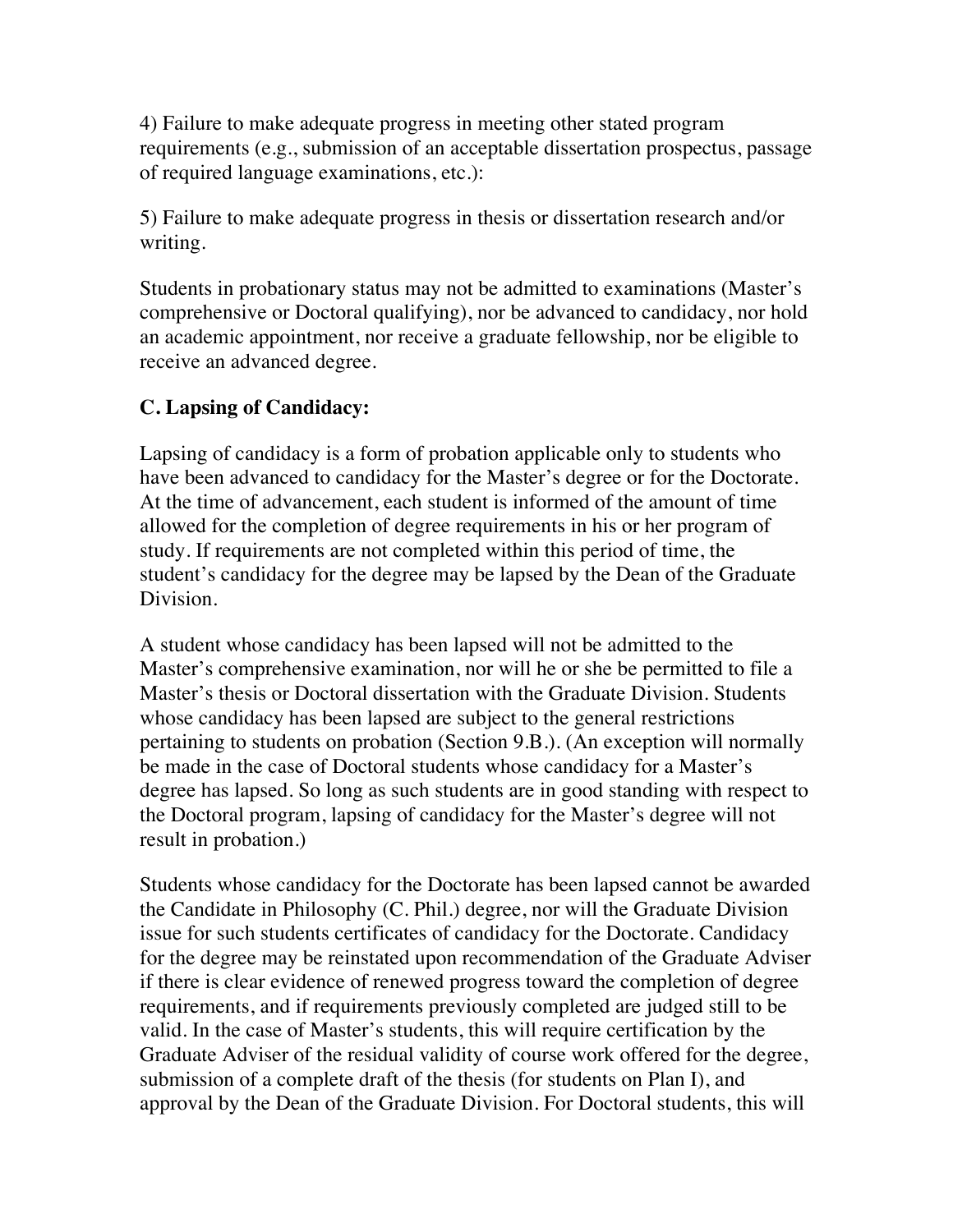require submission of a complete draft of the dissertation, certification by the Graduate Adviser that the results of the qualifying examination are still valid, certification of continued competence in any required foreign languages, and approval by the Dean of the Graduate Division.

In the case of both Master's and Doctoral students, the thesis or dissertation draft must be textually complete and sufficiently close to its final form as to permit the committee in charge to certify to the likelihood of its acceptance and formal submission to the Graduate Division by the immediately following deadline for filing of theses or dissertations.

Failure to achieve reinstatement of candidacy within a reasonable period of time after lapsing may result in the student's candidacy for the degree being terminated. Unless otherwise specified in the Graduate Division's formal notice of lapsing, termination will normally take place at the end of the regular academic term in effect two years after the date of notification.

To assist Graduate Advisers in counseling their students, the Graduate Division annually distributes lists of long-time degree candidates whose candidacy is in jeopardy of being lapsed during the current academic year and of those whose candidacy may be lapsed in the following year if degree requirements are not completed in time. For those students in immediate danger of lapsing, the Adviser is asked to recommend extensions of candidacy where academic circumstances warrant or to permit candidacy to lapse where an extension is not justified. Students on the second list (i.e., those whose candidacy may be lapsed in the following year) should, where possible, be reminded of this fact by the Graduate Adviser. Consultation between the Graduate Adviser and the chair of the thesis, project, or dissertation committee (or the student's faculty adviser) would be appropriate in all such instances.

### **D. Termination of Candidacy:**

Termination of candidacy for the Master's degree or Doctorate represents a form of probationary status more severe than that of lapsing, but still short of formal dismissal. Candidacy may be terminated by the Dean following consultation with program faculty, when there is substantial reason to believe that the student in question no longer demonstrates the qualifications regarded as appropriate for award of the degree, or when the continued lack of progress calls into serious question the student's ability to complete an acceptable thesis or dissertation within a reasonable period of time.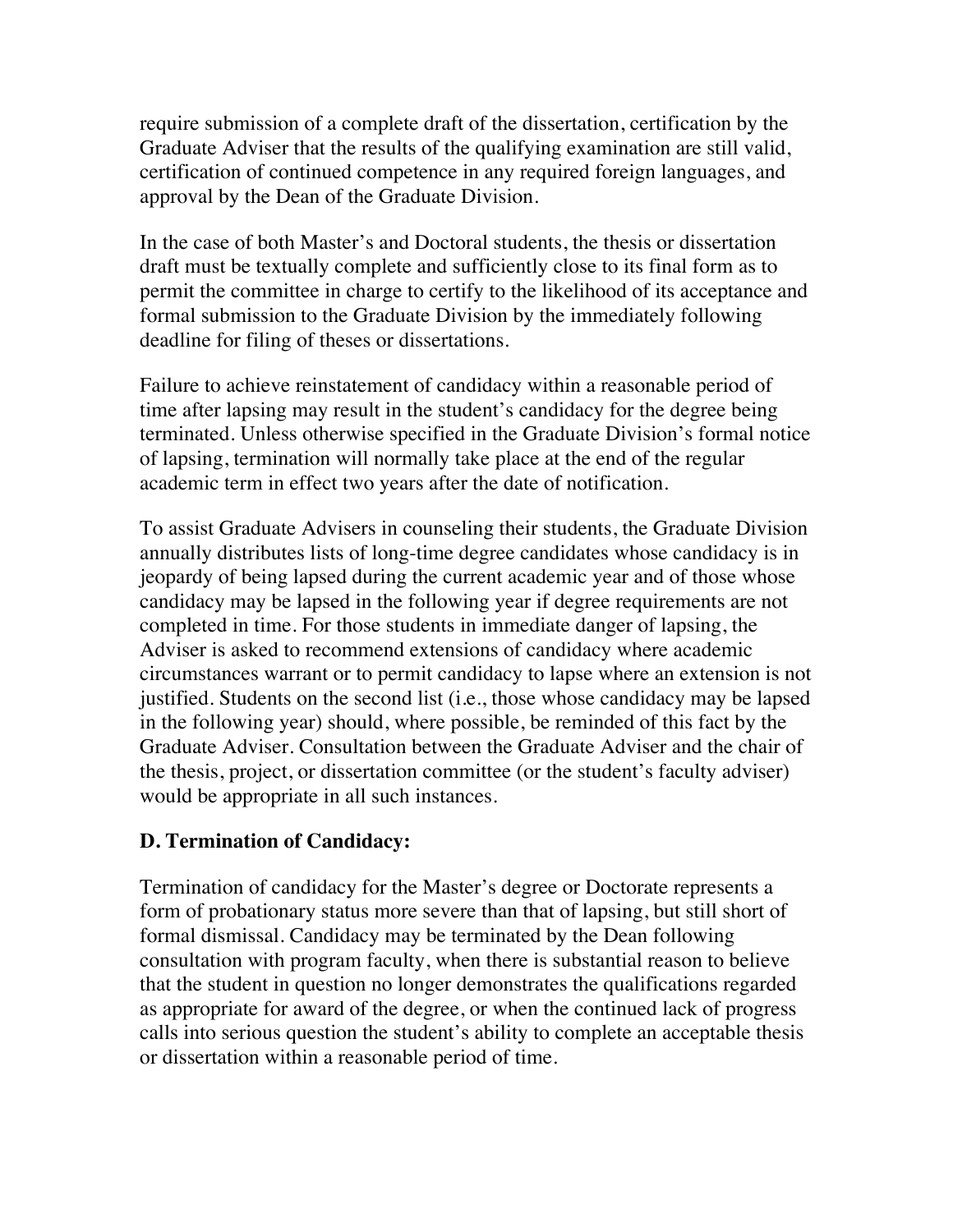In the case of students whose candidacy for the Doctorate has been lapsed, termination may occur upon continued lack of progress on the dissertation (normally two years after formal lapsing of candidacy), or when the qualifying examination was taken so long ago as to render it invalid as an indication of **current** knowledge and skills within the discipline. Faculty administering the various degree programs are to set appropriate time limits and submit this information to the Graduate Council for approval.

Candidacy may also be terminated if the student fails to correct, within the time specified, major deficiencies in a dissertation previously submitted for committee review (see Section 8 above).

Termination of candidacy for the Master's degree may occur when course work offered in fulfillment of degree requirements was taken so long ago as to call into question its validity as an indication of **current** knowledge and skills, or when there is continued lack of progress in completion of the Master's thesis (for students on Plan I).

A student whose candidacy for the degree has been terminated is regarded as on probation and is subject to the restrictions normally applied to such students. In order for candidacy to be restored and probation lifted, the student will have to recertify his or her qualifications for the degree in question. In the case of Doctoral students, this will require a new qualifying examination, recertification of required languages, and a new application for advancement. Master's students will be required to take additional course work sufficient to replace the units judged no longer valid, and to submit a new application for advancement. Doctoral students whose candidacy for a Master's degree has been terminated, so long as they are in good standing with respect to their Doctoral studies, will not be regarded as on probation, although reinstatement of Master's candidacy will still require completion of the steps listed above.

#### **E. Subject to Dismissal:**

A student becomes subject to dismissal on academic grounds if, following a reasonable period of probation, the student has not corrected the deficiencies that originally led to probationary status. If, upon review of the case, the Dean of the Graduate Division determines that there is adequate justification for permitting the student to remain in graduate standing, he or she may extend the period of probation by an appropriate amount. If the Dean determines that there is no such justification, he or she may impose formal dismissal and so inform the student and the Office of Admissions and Records (Office of the Registrar). (This will result in a notation to that effect being entered on the student's